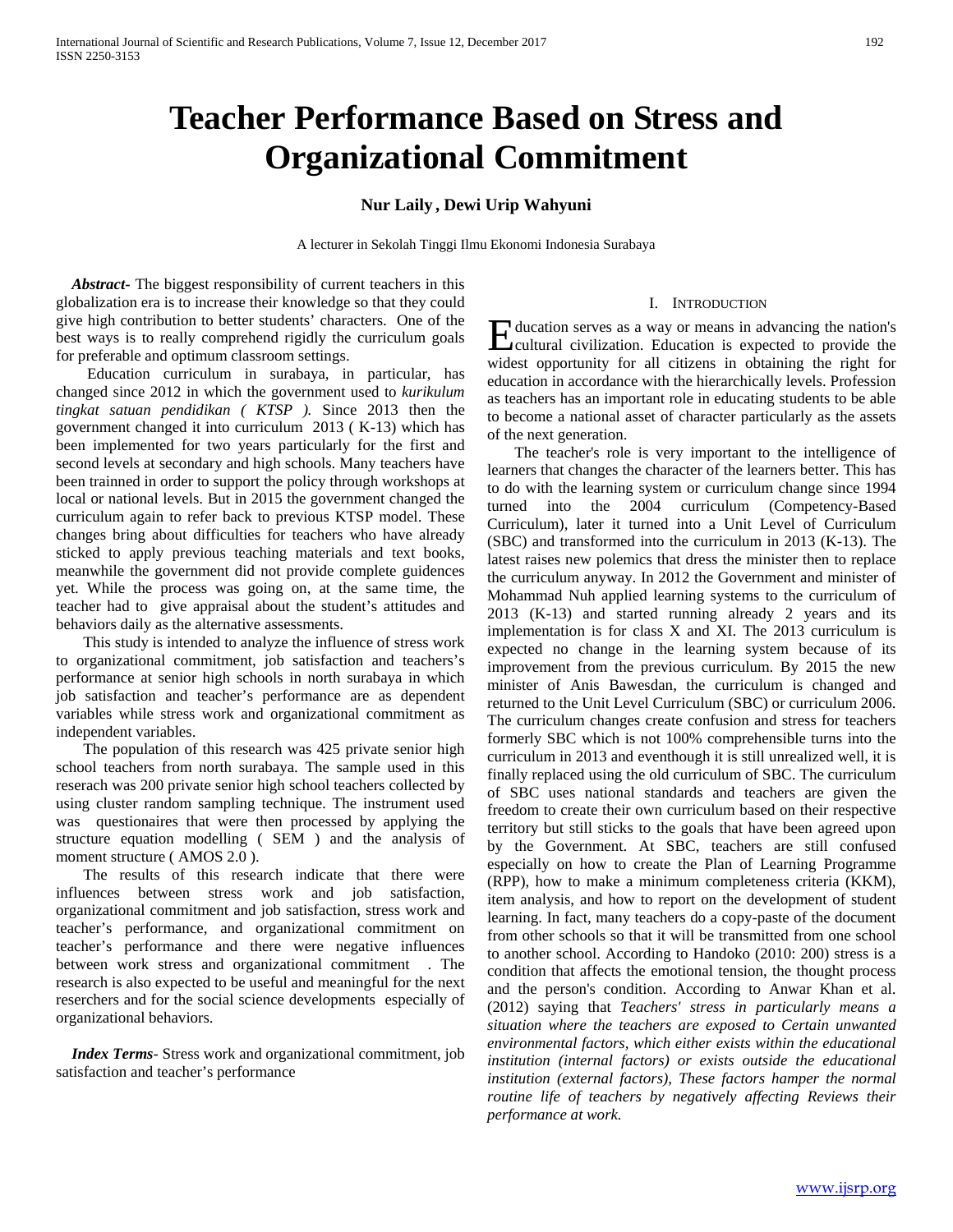Organizational commitment to a teacher is indispensable in carrying out its duties as a teacher. Although the teachers are very heavy task in implementing the learning of the students, a teacher must remain committed to the profession. Mc Schane *et al*. (2003:32) explain *the strong organizational behavior commitment can make someone to achieve their importance and the aim organizational with maximal*.

 Job satisfaction is closely linked to individual achievement. If a person is satisfied with the performance of work will increase and vice versa if someone feels dissatisfaction at work will lead to decreased achievement. According Luthans (2006: 243) job satisfaction is an emotional state that is happy or positive emotions derived from the assessment of a person's job or work experience.

 Teacher performance is the result of the performance of teachers to become professional teachers According to the Law no.14 th 2005 that the professional is the work done by someone and become a source of income and a life that requires expertise, or skills that meet certain quality of standards or norms and require a professional education. A teacher with his expertise, can be expected to change the character of the students to become qualified learners.

 At the present globalization, education is required to be better especially on teachers to constantly improve their ability so that teachers can contribute to learners to be better. The purpose of this study is to determine the effect of work stress and organizational commitment to job satisfaction and teacher's performance.

# II. THEORETICAL REVIEW

#### **Work Stress**

Each person must experience stress at work. Work stress is always experienced by every individual in carrying out the duties as an employee because they feel dissatisfied with their workplace or also due to the leadership which cannot protect his men, causing employee turnover or caused by the curriculum changing. Prolonged stress will lower morale and performance of employees. According to Luthans (2006: 243), job satisfaction is an emotional state that is happy or positive emotions derived from the assessment of a person's job or work experience. According to Robbins (2006: 794), there are three categories of stress in the workplace, namely: environmental factors, organizational factors and individual factors. Environmental factors are related to the relationship of a person in the organization that is in a relationship with superiors, subordinates or colleagues. If a person is not able to establish relationships that are not good, it will give rise to feelings of depression, organizational factors which are related to the role of individuals within the organization and the individual factors relating to the profession and the excessive workload and pressure of time given to complete.

# **Organizational commitment**

 Organizational commitment is defined as a situation where an employee favoring certain organizations as well as the goals and desires to retain membership in the organization. Thus, the involvement of high employment means favoring certain work of an individual, while the high organizational commitment means

an impartial organization that recruits individuals. (Robbins, 2008). Organizational commitment is a person's attitude towards the institution organization to achieve a goal and has high organizational commitment to the institution. According to Allen and Meyer in Luthans (2006: 249) there are three dimensions in organizational commitment, the affective 1.Comitment is the employee's emotional attachment, identification and involvement in the organization, 2. Commitment of continuation is a commitment based on the advantages and disadvantages associated with the release employees of the organization, 3. Normative commitment is feeling obliged to remain in the organization because it must be so, such action is the right thing to do.

## **Job satisfaction**

 Job satisfaction refers to an individual's general attitude towards work, Robbins (2002: 179). Further he said that the general attitude can be classified to two things: the negative attitudes that will raise a worker if they are not satisfied with their jobs. Conversely, if a person is satisfied with the jobs then he/she will bring a positive attitude. It is also in line with what is proposed by Locke (in Bhuian, 1996) who states that job satisfaction is a positive or negative attitude resulting from the assessment of workers against job or experience obtained. *Job satisfaction is an attitude that individuals have about Reviews their jobs. It results from their perception of Reviews about their job, based on factors of the work environment, such as the supervisor's style, policies and procedures, work group affiliation, working condition, and fringe benefits (Gibson et al., 1997: 75).*

 Job satisfaction for teachers is an expectation that teachers can perform teaching duties. A teacher will be satisfied if the job satisfaction of teachers are met with the achievements of learners and success in teaching. Job satisfaction of teachers will have an impact on performance. According to Hughes (2012: 312), it is also associated with feelings of job satisfaction or a person's attitude about the work itself, salary, promotion or education, supervision, co-workers and workload.

#### **Teacher Performance**

 A performance by Bernardin and Russel (1995: 379), is a record of gains resulting from the function of a particular job or activity during a specific time period. So the performance with regard to the work is achieved by employees in a certain period. In this case the performance is related to the quantity and quality of work produced. *Bowin and Harvey (1996:140) said Performance may be defined as the accomplishment of an employee or manager assigned duties and the outcomes produced on a job function or activity during specified time period".* 

Teacher performance or achievement is the result of the work of teachers in performing their duties as teachers which are associated with the increased human resources through the education sector that is expected to become professional teachers in the field. Related to the principles it requires for training and coaching continuously to develop their knowledge. According to the Ministry of National Education in 2008, the teacher's performance appraisal program includes planning learning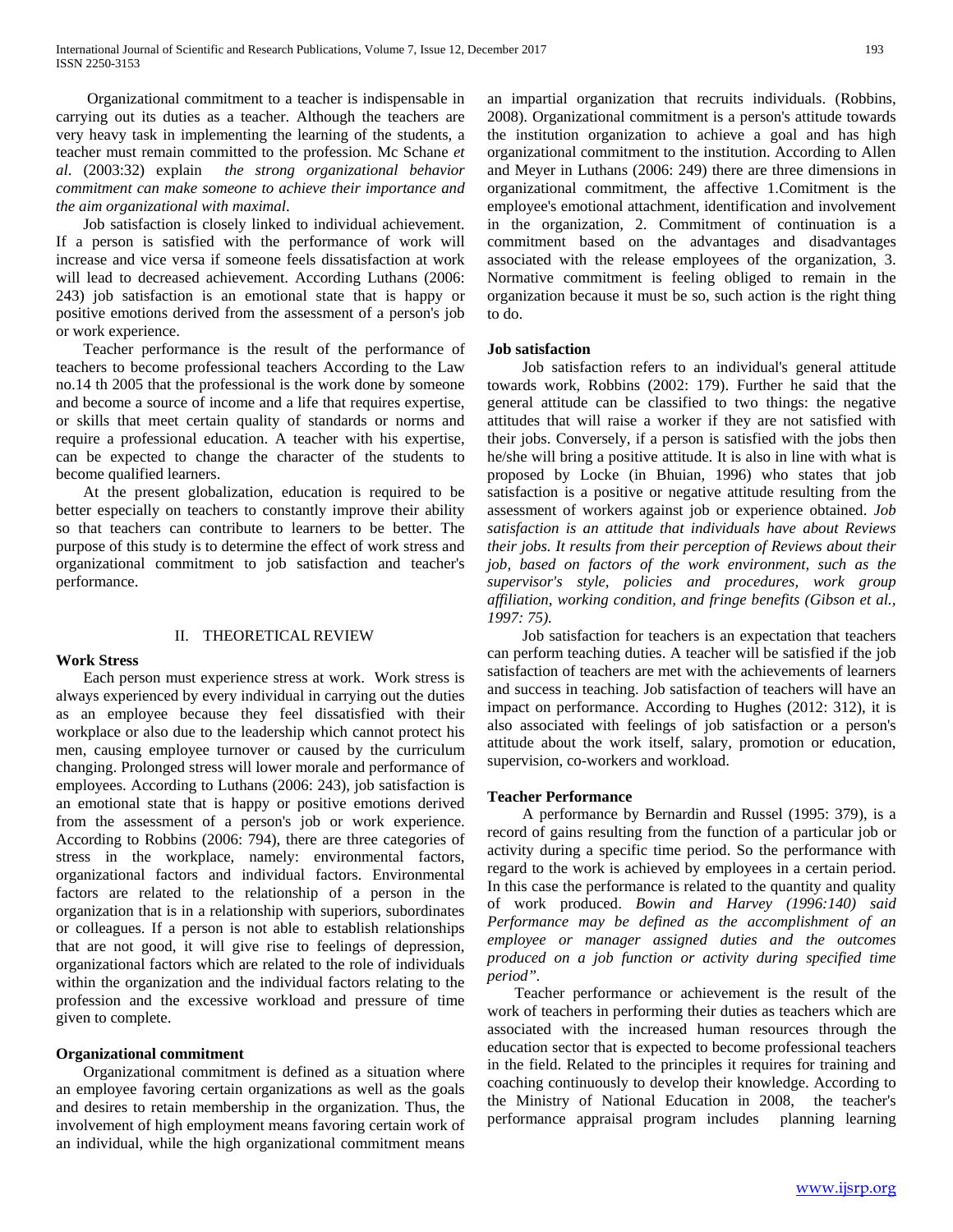activities, the implementation of learning activities and learning evaluation.

# **The relationship between Work stress and organizational commitment**

 Work stress emerges as a mismatch between the individual and the work environment, the higher the job stress experienced by a person, the lower the organizational commitment has. Velnampy and Aravinthan (2013) argue that work stress has a negative and significant relationship with organizational commitment. Role conflict and ambiguous role as a shaper of stress have an influence on the decrease of organizational commitment, which means there is a negative and significant relationship between job stress with organizational commitment (Pool, 2000).

The research hypothesis as follows:

 $H1$  = There is a negative affects between work stress and organizational commitment

## **The Relationship between Work Stress and Job Satisfaction**

 Stress and job satisfaction have a reciprocal relationship. Several studies are already conducted by researchers who study the relationship between stress and job satisfaction. Both are inter-connected as has been proposed by Robbins (2003), that one of the effects of psychological stress can decrease employee satisfaction. Robbins (2003) also believes stress can lead to dissatisfaction. Stress is associated with work-related cause dissatisfaction with the job and that's the psychological effect of the simplest and most obvious effect of stress. Furthermore Robbins (2003) suggests that the effects of stress on a much more immediate gratification. Work-related tension tends to reduce the general job satisfaction. Although low to moderate levels may improve performance, the employees feel that stress is not fun.

Then the research hypothesis is:

H2: Work Stress has an affects to Job Satisfaction

# **The Relationship between Job Satisfaction and Teachers Performance**

 Staff job satisfaction can affect patient outcomes. All service providers showed better services when they are satisfied with their jobs and when they feel committed to the organization (McNeese-Smith, 1996). Al-Ahmadi (2009) conducted a study of 923 nurses at a hospital in Riyadh, performance-related employees are found positive with overall job satisfaction (satisfaction in terms of covering satisfaction with the work itself, supervision, relationships in the workplace, payment, promotion, and working conditions). Some researchers found no association between employee performance and job satisfaction. Crossman & Zaki (2003) conducted a study and revealed no significant relationship between job satisfaction and employee performance.

Then the research hypothesis is:

H3: Job Satisfaction has an affects to teachers performance

# **The Relationship of Organizational Commitment and Teachers Performance**

 Employee commitment is an important factor to improve organizational performance. Suliman and Iles (2000) found that there is a positive relationship between organizational commitment (three components) and employee performance. Al Ahmadi (2009) conducted a study of 923 nurses at a hospital in Riyadh, Saudi Arabia on the relationship between employee performance and job satisfaction and commitment of employees on organisasional. Performance is also positively associated with organizational commitment, confirming the discovery by researchers earlier that organizational commitment is a strong determinant of the performance of the employee (Al-Meer, 1995 in Al-Ahmadi, 2009).

Then the research hypothesis is:

H4: Organizational Commitment has an affect teachers performance

# **The Relationship between Work Stress and Teacher's Performance.**

 Higgins (Umar, 2000: 259) argues that there is a direct relationship between job stress and employee performance, a large number of studies have investigated the effect of work stress with the performance presented in the model of stress performance (inverted U relationship) that the law of Yerkes Podson (Mas'ud, 2002 : 20). The inverted U pattern suggests the influence of stress level (low - high) and performance (low high). If there is no stress, challenge, and work is also no tendency to performance decreases. If the stress even become too large, the performance will start to decline because of stress interference with the implementation of the work. Employees lose the ability to control it. The most extreme result is performance becomes zero, the employee becomes no longer strong enough to work, desperate, out or refuse work to avoid stress.

Then the research hypothesis is: H5: work stress has an affects to teachers performance

# **The Relationships of Organizational Commitment and job satisfaction**

 Employee commitment is an important factor to improve organizational performance. Organizational commitment is the identification and involvement of someone who is relatively strong against the organization. Employees who have a strong commitment to the organization is an asset in achieving the goals of the organization, so as to provide maximum benefit to the organization. Employees are encouraged to have commitment needed to resolve the problems of internal organization such as reduced cost of operations and conflicts within the organization. A strong commitment allows each employee to strive to meet the challenges and pressures that exist. Success in meeting these challenges will foster a sense of pride towards the organization and it raises employee satisfaction (Toegijono, 2007). Research conducted Kadir (2003) examines the effect of organizational commitment on job satisfaction and turnover intentions auditor in public accounting firm in Java. The research results proved that the organizational commitment significantly associated with job satisfaction.

Then the research hypothesis is:

H6: Organizational Commitment has an affects to job satisfaction

#### **Methodology Research**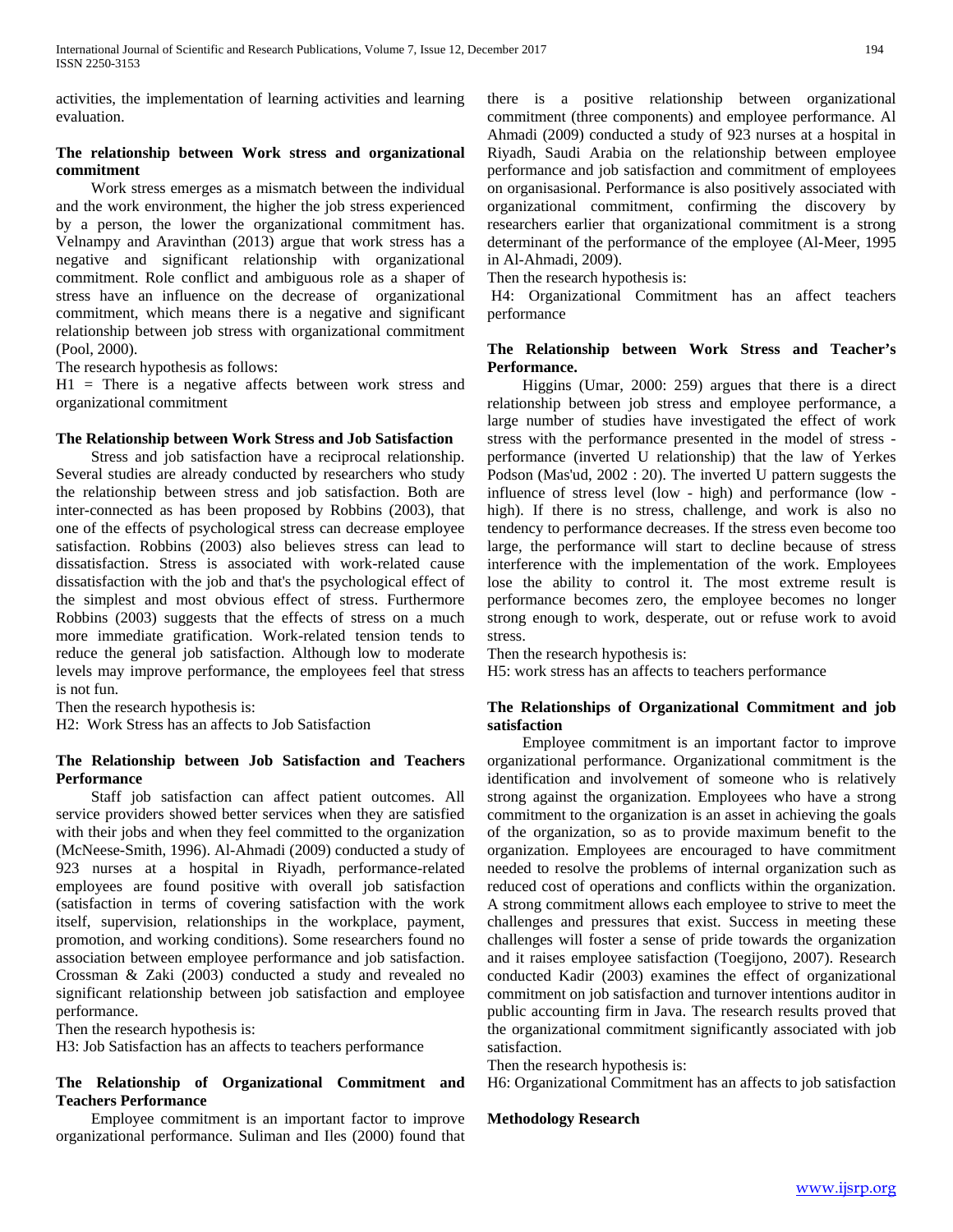International Journal of Scientific and Research Publications, Volume 7, Issue 12, December 2017 195 ISSN 2250-3153

 This research is a descriptive that aims to describe the performance of teachers. The population in this study are all high school teachers in North Surabaya Private Schools totaling 425 people. The samples included 200 teachers with the criteria, teachers who teach the curriculum in 2013. Methods of sampling use purposive random sampling technique. Data collection methods are surveys and questionnaires. Data analysis technique is using *Structural Equation Modelling* (SEM) by using the program of *Analysis of Moment Structure* (AMOS) version 2.0.

| Table 1                     |  |  |  |  |
|-----------------------------|--|--|--|--|
| <b>Dimensional Variabel</b> |  |  |  |  |

| Variable          | Indicator               | Source         | F |
|-------------------|-------------------------|----------------|---|
|                   |                         |                |   |
| Work Stress $(X)$ | $X1.1 = Environmental$  | <b>Robbins</b> |   |
|                   | Factors                 | (2006:794)     |   |
|                   | $X1.2 = Organizational$ |                |   |
|                   | Factors                 |                |   |
|                   | $X1.3 =$ Individual     |                |   |
|                   | Factors                 |                |   |
| Organizational    | X2 1<br>Affective       | Allen<br>and   |   |

**Conceptual framework**





Framework of Research

# III. ANALYSIS AND DISCUSSION

## Description of Respondents

 The number of samples in this study is 200 respondents in North Surabaya high school teachers with the following characteristics: 43% male and 57% female, the age is 30th of most respondents - 40 th by 46%. The respondents education are S1 and S2 by  $61\% = 39\%$ . The working periods of respondents are between 10-20 = 35%. Conformance Test Model (Goodness of-fit test)

 Testing the model in SEM aims to look at the suitability of the model. According to Kline (1998) that the model can be resumed if the results of the overall model test or F-test at  $\alpha$  = 5% are outside the boundaries of more than 1.96 in two-way test, means that the indicator showed no relationship among the variables of oxygen. Chi-square test showing a value close to zero indicates a low difference between expectations and observations, in addition, the probability level should be greater than 0.05 when the chi-square is close to zero. Indicators The Comparative Fit Index (CFI) of this research is greater than 0.80. Value Root Mean Square Error of Approximation (RMSEA) is smaller than 0.06 or smaller. If the model has been fit, the parameter estimates have been tested. If the model does not fit, it can be repaired. CMIN / DF is relatively less than 2.0 TLI (Trucker Lewis Index) \* with a value of showing very good fit. Results of testing the suitability of the initial model in this study are presented in Table 2.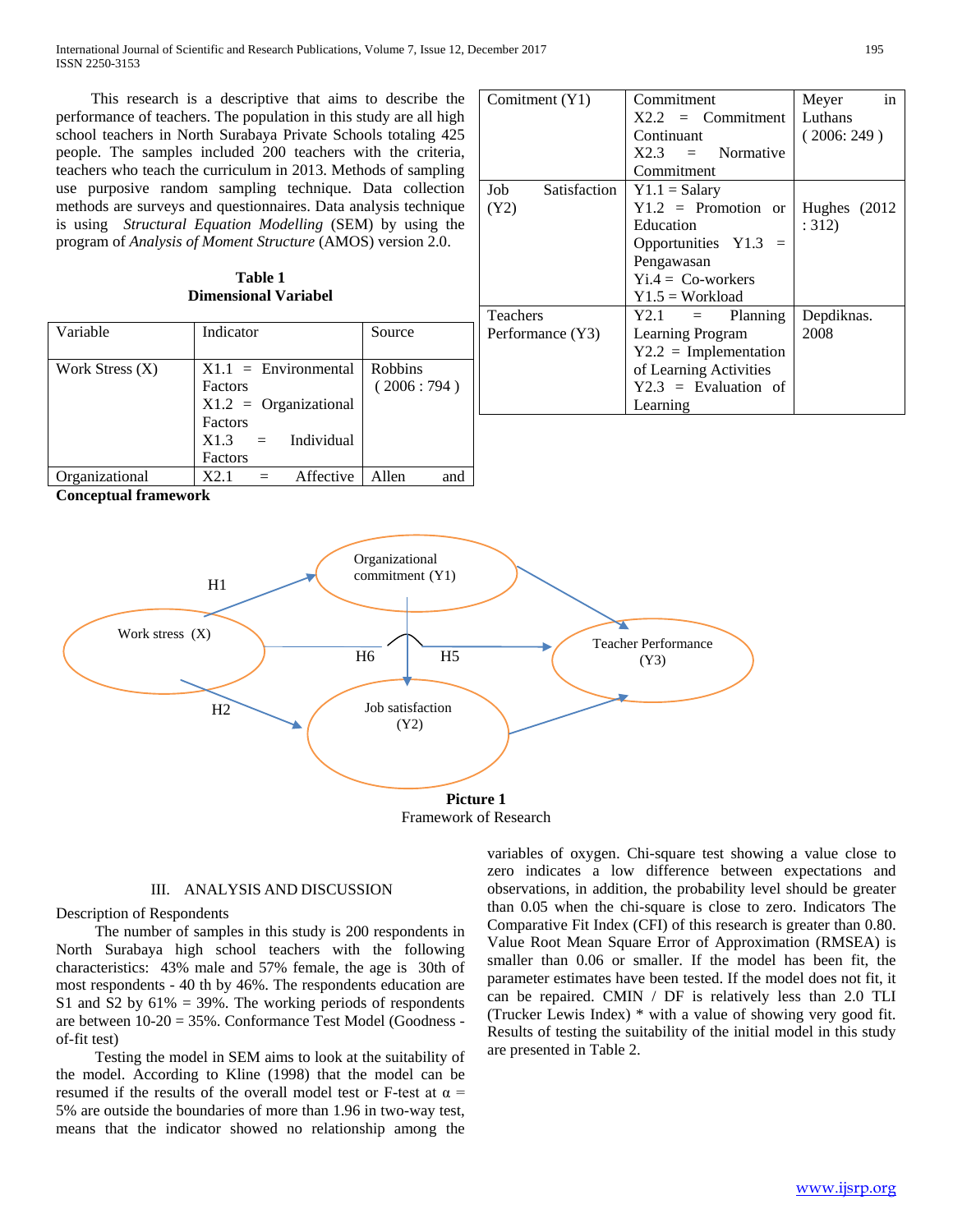#### Goodness of fit Indeks Cut off Value Analysis Results Model Evaluation Chi- Square | Kecil ( < 272.836) 123.768 Good Probability  $| \geq 0.05$  | 0.272 | Good RMSEA  $\leq 0.08$  0.028 Good GFI  $\geq 0.90$  0.884 Marginal  $AGFI$   $\geq 0.90$  0.846 Marginal CMIN/DF  $\vert \leq 2.00$   $\vert$  1.076  $\vert$  Good TLI  $\geq 0.95$  0.985 Good  $CFI$   $>0.95$   $0.987$  Good

# **Table 2. The Results of Model Testing**

Source : Processed data

 Based on Table 2, it can be seen that there are six (6) criteria which can be said to be good and two (2) models are marginal but still within the boundary area so that the model can be acceptable to all. The data of the work stress (independent variable ) and dependent variable (organizational commitment, Job satisfaction, Teachers Performance) are valid because all the loading factors  $P = 0,0000$  smaller than  $\alpha$  0.05. The critical Ratio (CR) from four variables are reliable because the value from each variables are above the cut-off value of 0,7.

# **Table 3. LANE Coefficients**

| <b>Variable</b>                                                                          | Lane<br>Coefficient | C.R.  | Prob. | <b>Note</b>     |
|------------------------------------------------------------------------------------------|---------------------|-------|-------|-----------------|
| organizational<br>work<br>$\rightarrow$<br>stress<br>(X)<br>commitment $(Y_1)$           | 0.600               | 1.949 | 0.051 | Not significant |
| work stress $(X) \rightarrow$ Job satisfaction $(Y_2)$                                   | 0.848               | 2.333 | 0.020 | Significant     |
| work stress $(X) \rightarrow$ Teachers Performance<br>$(Y_3)$                            | 0.217               | 2.574 | 0.010 | Significant     |
| organizational<br>$\rightarrow$<br>commitment<br>$(Y_1)$<br>Teachers Performance $(Y_3)$ | 0.326               | 0.320 | 0.019 | Significant     |
| organizational commitment $(Y_1) \rightarrow$ Job<br>satisfaction $(Y_3)$                | 0.795               | 2.255 | 0.024 | Significant     |
| organizational commitment $(Y_1) \rightarrow Job$<br>satisfaction $(Y_2)$                | 0.345               | 2.523 | 0.012 | Significant     |

Source : Processed data

# **Results of Coefficient Line**

 1. Work stress is not significant to organizational commitment to the path coefficient of  $0.600$  and probability = 0.051

 2. Work stress is significantly to job satisfaction and the path coefficient is  $0,848$  and probability =  $0,020$ 

 3. Work stress is significantly to the teachers performance by the path coefficient of 0,795 and probability  $= 0.010$ .

 4. Organizational Commitment is significantly to the teachers performance with path coefficients and probability of  $0.326 = 0.019$ 

 5. Organizational Commitment is significantly to job satisfaction with 0.345 path coefficients and probability  $= 0$ , 024 6. job satisfaction is significantly to the teachers performance with path coefficients and probability  $0.217 = 0.012$ .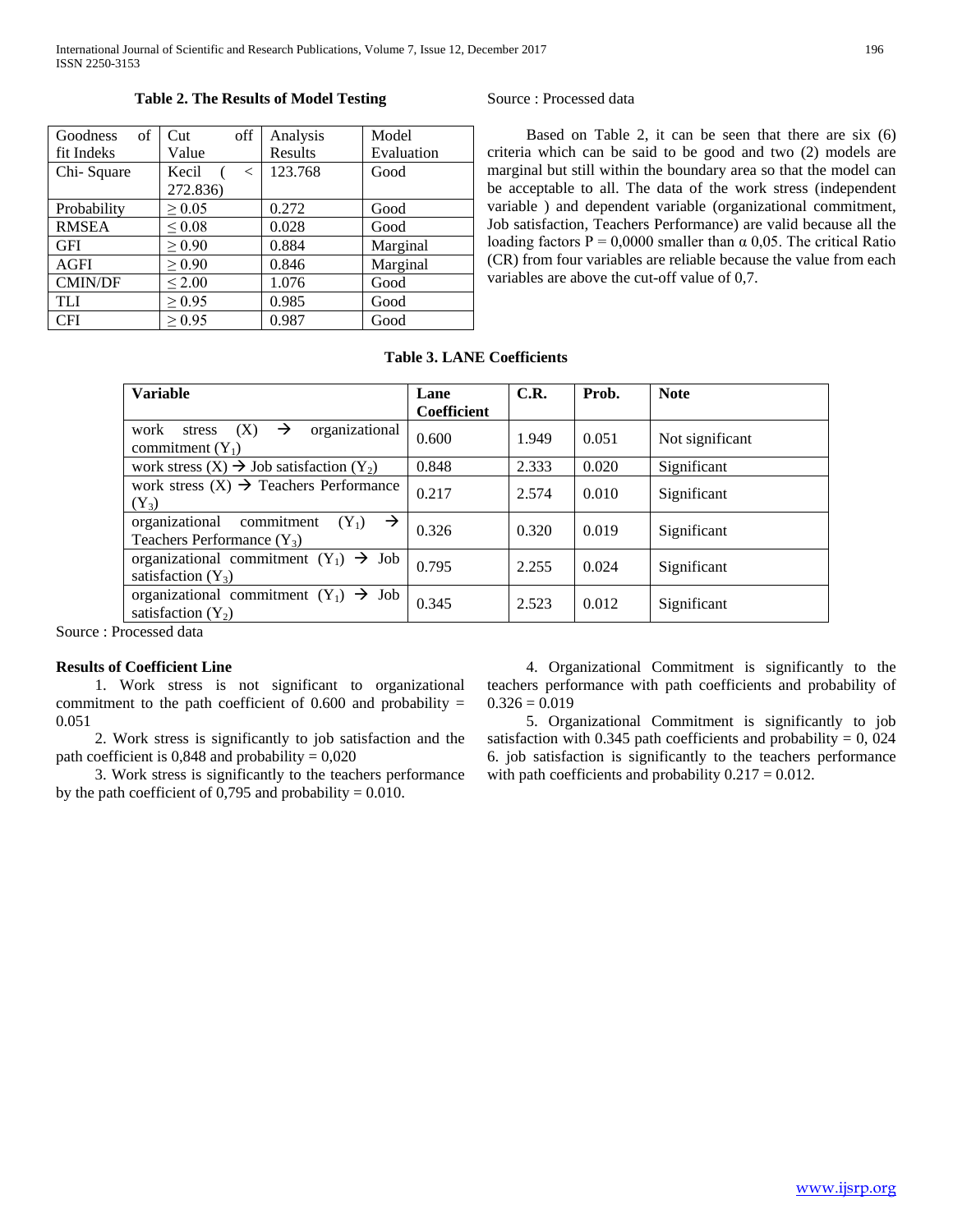# **Conceptual framework**



**Picture 2 Framework of Research**

#### IV. DISCUSSION

 The first hypothesis in this study is that the work stress has no effect on organizational commitment. The result using AMOS software in Table 3 shows that the probability level of 0.051 with the path coefficient is positive at 0.600 with CR value of 1.949 for the probability value is less than 0.05, the first hypothesis is rejected. Work stress on teachers is due to curriculum changes do not alter the commitment of the teachers at the school institution where teachers work in private high school of North Surabaya. Education in Indonesia is always changing the educational curriculum according to the development of education and knowledge of the world. The curriculum that has changed is the curriculum of 1994 turned into the curriculum of 2004 (competency-based curriculum) then turns into curriculum units Level Curriculum (SBC) and transformed into the curriculum of 2013 (K-13). Work stress of the North Surabaya Private high school teachers as curriculum changes only occur momentarily and teachers remain committed to the institution. The results of this study do not support Fontana in (Rulestari and Eriyanto, 2013: 22), namely Increased job stress causes a decrease in organizational commitment and vice versa higher organizational commitment, employees will feel comfortable in the work so as to reduce work stress. This study does not support the research of Wibowo, Putro. (2014) who says that work stress negatively affect commitments by -0.133 and t-statistics of 11.7.

 The second hypothesis suggests that work stress has a significant effect on job satisfaction. The calculation results in Table 3 indicate that the probability level of 0,020 by the path coefficient is positive at 0,848 with a value of CR for 2333, because the probability value is less than 0.05, the second hypothesis is received. Meaning that the higher the work stress is needed to support teachers performance. These results suggest that stress work and job satisfaction happen because teachers feel the pressure of work or work stress are due to changes in the curriculum that has given better results in learners so as to provide satisfaction for teachers. Job satisfaction of teachers can be fulfilled with the increased achievements of learners. This is

consistent with the theory of Hughes (2012: 312) associated with feelings of job satisfaction or a person's attitude about the work itself, salary, promotion or education, supervision, co-workers and workload. This study supports the research of Suhanto, Edi (2009) who says that work stress effects on job satisfaction by demonstrating the value of -5.796 CR which is greater than 1.96 with a probability of 0.001 less than 0.05.

 The third hypothesis in this study is that no effect of job satisfaction on teachers performance. Results of the analysis in Table 3 shows the probability level of 0,010 by the path coefficient is positive at 0.217 to the value of CR for 2574, because the probability value is less than 0.05, the sixth hypothesis is accepted. This suggests that the higher the job satisfaction of the teachers performance will be better / higher as well. Teachers assess that job satisfaction is required to support the performance. At the high school level, education environment relations which influence job satisfaction and performance occurs because the teachers feel that there is a match between the expected and the reality of works. The work itself which is a part of capability yields high performance. The results are consistent with the opinion of Robbins (2006) that, job satisfaction affects the productivity of labor and McCue and Gianakis (1997) that there is a relationship only between job satisfaction and performance of employees of financial management in government offices of Ohio.The results of this study are consistent with the theory Robbins and Judge (2008: 113) that there is a correlation between job satisfaction and performance which is quite strong. This study supports the research of Koesmono (2005) that affect the performance of job satisfaction with a regression coefficient of  $0.004$  P =  $0.000$  <0.005 and Khan, et al. (2012) job satisfaction as independence variables was significant influence on employee performance  $0.238$  P =  $0.001 < 0.050$ .

 The fourth hypothesis in this study is that no effect of organizational commitment on teachers performance. The results of calculations using the software AMOS in Table 3 shows that organizational commitment on teachers performance is no effect with a probability level of 0.019 marked by positive path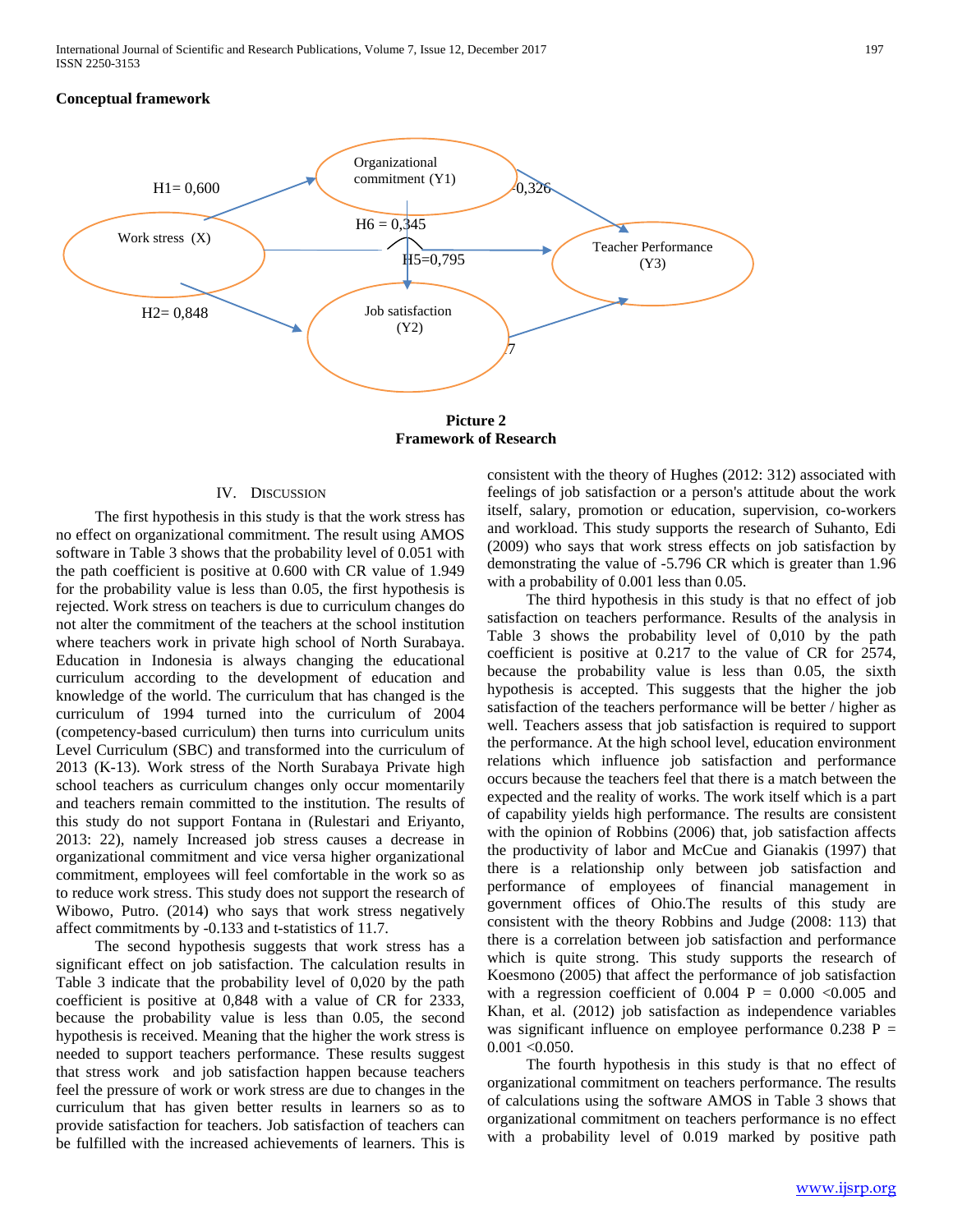coefficient of 0.326 with CR value of 0.320 for the probability value less than 0.05, the fourth hypothesis is received. In this study, the higher the organizational commitment, teacher performance will also increase. This study supports the research of Wahyuni, et al (2014) an organizational commitment of a teacher to his school closely related to his performance. High organizational commitment will motivate a teacher to maximize his performance, since there is a sense of effort to perform his work maximally. Kreitner and Kinicki (2010: 163) says organizational commitment Reflects the extent to which an individual Identifies with organization and is committed to its goal. In turn, higher commitment can facilitate higher productivity. The output of this research supports the research conducted by Khan, et al. (2010) Stating that organizational commitment were positive influence to imployee job performaance of  $0.218$  P =  $0.000$  < 0.050.

 The fifth hypothesis in this study is that no effect of work stress on teachers performance. The calculation results in Table 3 indicate the probability level of 0,024 by the path coefficient is positive at 0,795 with a value of CR for 2255, because the probability value is less than 0.05, the third hypothesis is accepted. In this study, the higher the stress of the work of teachers, especially with the changes in the curriculum and teacher workload increasing the performance of teachers become better / higher. This is evidenced by many learners who are accepted at state universities, military education of Police Academy, the Armed Forces Academy and others. The results support the research of Noviansyah and Zubaidah (2011) who says that there are job stress and partial work motivation that effect on employee performance of PT Plantation Minangga Ogan Balfour with  $P = 0.00$  and the influence of the performance is of 0.91.

 The sixth hypothesis in this study is that the influence of organizational commitment on job satisfaction with a probability level of 0,012 by the path coefficient is positive at 0.345 to the value of CR for 2523, because the probability value is less than 0.05 then the fifth hypothesis is received. This shows that the higher organizational commitment, the job satisfaction of teachers will be better / higher as well. The high school environment and organizational commitment of North Surabaya are to encourage teachers to always engage with learning activities, changes in the curriculum of K-13 SBC becomes a challenge for teachers. This involvement gives feeling of being able to control the situation because during the course of the learning process, teachers learn to understand how he/she has a role in the changes that occur in the institution. The involvement of teachers in the implementation of the curriculum changes of 2013 as a commitment that gives a sense of satisfaction will the result performance. The results support the theory of Luthans (1998: 125) Although early research Seemed to support a positive relationship between job satisfaction with organizational commitment. The results support the study by Exam and Alwi (2005) who show significant influence of organizational commitment and job satisfaction with a regression coefficient of  $0.111$  P =  $0.022$  < 0.05.

## V. CONCLUSION

 1. Work stress has no affect the organizational commitment. The hypothesis one that states the work stress has an negative effects an organizational commitment is unproven and rejected. Work stress on teachers due to curriculum changes do not alter the commitment of the teachers at the school institution where teachers work in private high school of North Surabaya. Work stress of high school teachers for curriculum changes only occur momentarily and teachers remain committed to the institution.

 2. Work stress effects on job satisfaction. The second hypothesis which states work stress effect on job satisfaction is proven. These results suggest that work stress and job satisfaction happens because teachers feel the pressure of work or work stress are due to changes in the curriculum that has given better results in learners so as to provide satisfaction for teachers.

 3. Job satisfaction directly affect teacher performance. Which means that the hypothesis third stating job satisfaction affects teachers performance is proven and true. Job satisfaction is one of the important aspects that need to be considered in efforts to increase to the teachers performance. The private school teachers in Surabaya feel that there is a match between the expected and the reality of works. The work itself which is a part of capability yields high performance.

 4. Organizational Commitment is affect teachers performance . The fourth hypothesis stating organizational commitment influencing on teachers performance is proven. In this study, the higher of the organizational commitment so that teachers performance will also increase.

 5. Work stress influences on teachers performance. The fifth hypothesis which states work stress effects on teachers performance is proven. In this study, the higher the stress work of the teachers, especially with the changes in the curriculum and teacher workload increasing the teachers performance become better / higher.

 6. The effect of organizational commitment on job satisfaction. Hypothesis sixth organisationjal commitment effect on job satisfaction is proven. The involvement of teachers in the implementation of curriculum change is a form of organizational commitment that gives a sense of satisfaction will result of techers performance.

#### **REFERENCES**

- [1] Anwar, K., I. M. Shah and S.Khan. Teachers'stress, Performance & Resourses The Moderating Effects of Resourse on Stress & Performance. International Review of Social Sciences and Humanities. Vol.2, No.2 (2012), pp. 21-29
- [2] Depdiknas. 2008. Penilaian Kinerja Guru. (on line)**. [http://Awww.scribd.com/doc/490671/Penilaian](http://awww.scribd.com/doc/490671/Penilaian)** kinerja guru. (2008)
- [3] Ferdinand, A.. Structural Equation Modelling dalam Penelitian Manajemen. Semarang : fakultas Ekonomi, Universitas Diponegoro. (2002)
- [4] Handoko, T. H. Manajemen Personalia dan Sumber Daya Manusia. Yogyakarta: BPFE. (2010)
- [5] Hughes, R. L, G. Robert and C.Gordon. Leadership : Enhancing the lesson of experience. Edisi ke 7 terjemahan. Salemba : Humanika.(2012)
- [6] Indrianto dan Supomo. Metodologi Penelitian Bisnis : untuk Akuntansi dan Manajemen. Yogyakarta : BPFE. (2002)